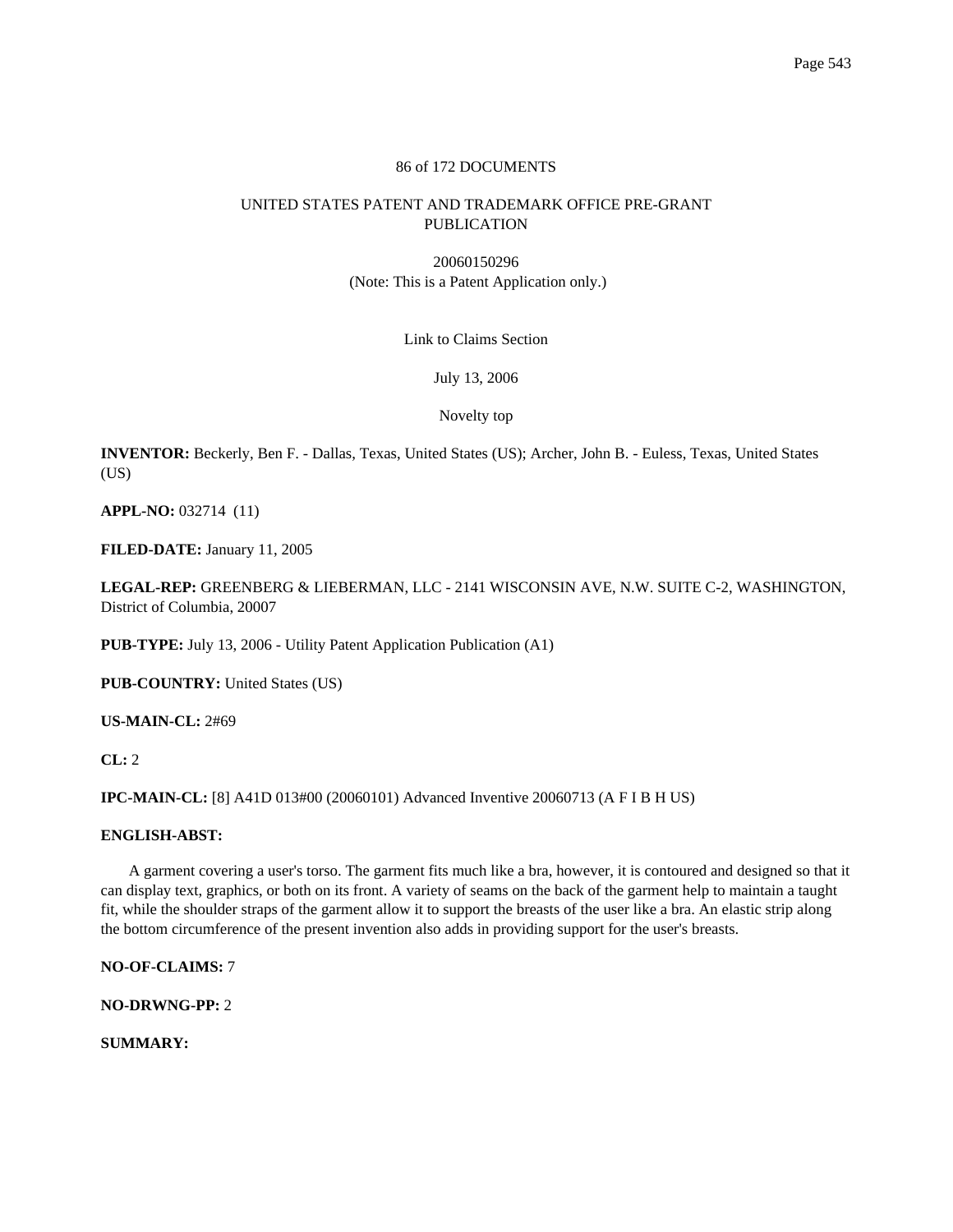#### FIELD OF INVENTION

[0001] The present invention is a novelty top for a human to wear on its torso, and more particularly, it is a modified pair of men's briefs turned upside down and worn backwards.

# BACKGROUND OF THE INVENTION

[0002] Clothing is most often worn to maintain warmth and/or modesty. However, clothing choice is much more complex than the level of warmth or covering that it offers. Many features dictate why a user would find one article of clothing more desirable than another. For example, an article of clothing with more pockets might be more desirable than an article of clothing without any pockets whatsoever. Clothing is also preferred because it provides a better fit, more support, or assists the wearer in attracting attention or making a statement. In short, a host of features can make one article of clothing more desirable than another.

[0003] One genre of clothing that has been received well in the last few decades is novelty clothing for casual wear. Stockings worn on heads in the sporting world is currently rather popular. A decade ago, wearing mismatched socks was popular. Two decades ago, wearing cut-off sweatshirts and other related sweat clothes was the fad. No matter the current trend in clothing, casual wear has firmly rooted itself in the dress psyche of the public, and formalwear is less and less the clothing of choice.

[0004] The public's fascination with casual dress has even moved to the undergarment arena. Many people like to flaunt their underwear in current times. A decade or more ago, edible versions of bras and panties were all the rage, whereas now, showing your underwear above your pants line in viewed as trendy and acceptable.

[0005] Unfortunately, comfortably displaying underwear on your body is all but impossible. You can't quite walk around comfortably if your pants are hanging below your crotch to completely show off your underwear. Similarly, you can't quite function in the world if your bra hiked up near your neck to show off your bra. There is a definite need for an article of clothing that has the appearance of an undergarments while actually functioning as an outer article of clothing. Thus, a user could show off the look of an undergarment without forfeiting the comfort of an outer article of clothing. Moreover, there is a need for an article of clothing that has the appearance of an undergarment, while functioning as both an outer article of clothing and a supporting undergarment. Thus, a user could show off the look of an undergarment without forfeiting the comfort of an outer article of clothing and without lacking the secure comfort of an undergarment.

[0006] Relevant art shows several patents that are modified undergarments, however, none of the relevant are has the features of the present invention. Of note is U.S. Pat. No. 4,821,343 issued to Quealy on Apr. 18, 1989, that shows a novelty wearing apparel fabricated to have the appearance of a man's lower torso tight-fitting underwear in an inverted fashion. Unlike the present invention, Quealy's device fits with a collar around the user's neck, and offers no real "bra-like" support for the wearer. Also of note is U.S. Pat. No. 6,434,751 issued to Gustafson et al. on Aug. 20, 2002, that describes a novelty tank top derived from a man's undergarment. Gustafson et al.'s device is essentially a modified inverted undergarment worn over the upper torso of the user, has an anterior pocket for carrying small items, and has a spandex liner. Unlike the present invention, Gustafson et al.'s device is worn with the front of the simulated undergarment on the chest of the user. In addition, unlike the present invention, Gustafson et al.'s device does not offer chest support from the user's shoulders, but rather, it does so from near the user's neck.

[0007] Japanese Patent Publication Number 2001081602A issued to Sasada, Taichiro on Mar. 27, 2001, shows a half-top undergarment, which concentrates on the comfortability of the wearer. Sasada's device is for the most part a comfortably fitting bra complete with holding cups and focuses on the elasticity and structured cylindrically knitted fabric. Unlike the present invention, Sasada's device does not resemble men's underwear being devoid of customary flaps and contours.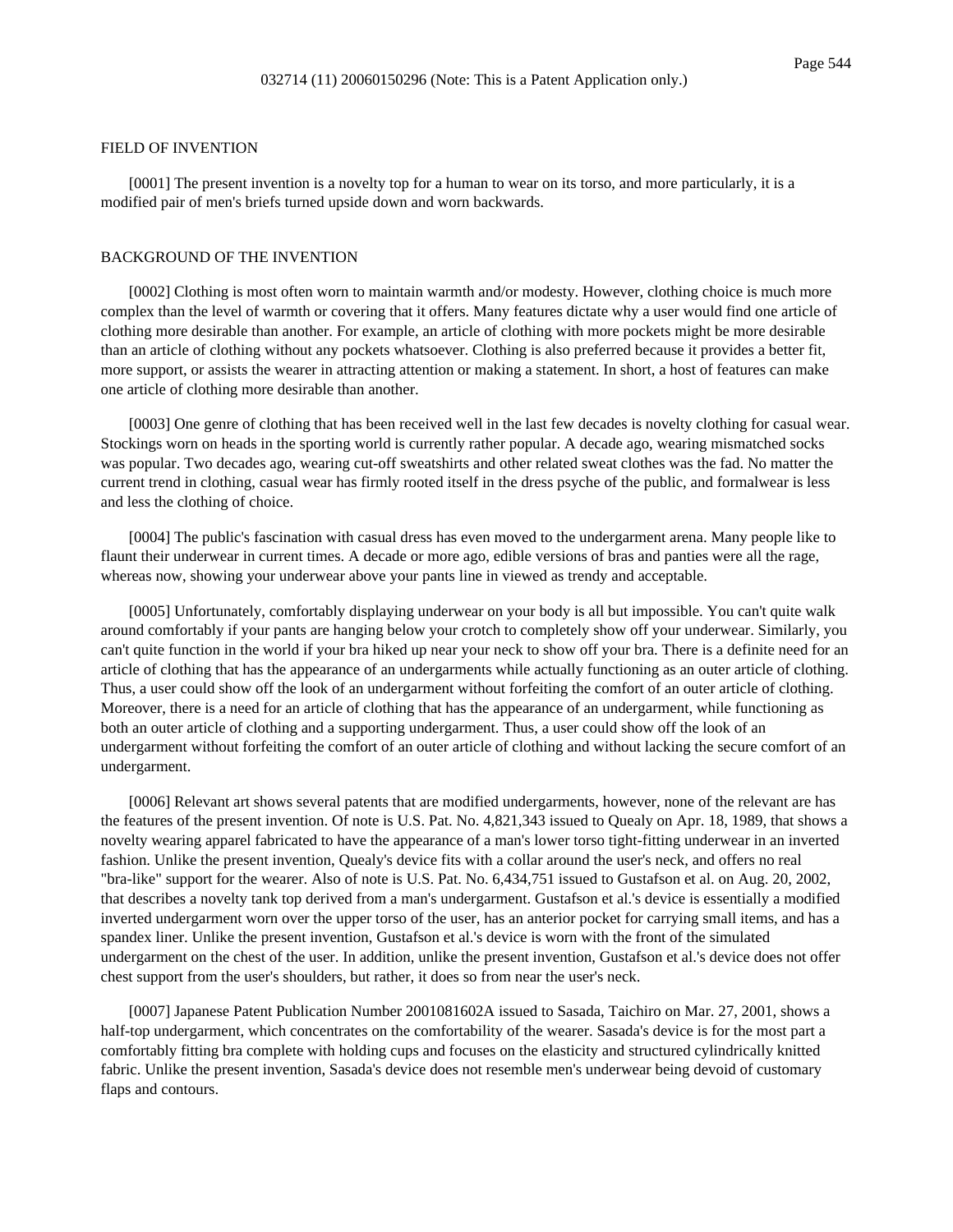[0008] None of the above inventions and patents, looked at individually or as a group of prior art, describes the present invention as claimed and described herein.

[0009] Thus, there is a need for a novelty device that has a resemblance to men's underwear, but which can fit comfortably and supportively. There is a need for a garment that provides the fit of a bra, while at the same time having the appearance of men's briefs.

#### SUMMARY OF THE INVENTION

[0010] The present invention is a pair of men's briefs turned upside down to make a woman's tank top. The rear end of conventional pair of men's briefs is cut out and stitched. This allows women to turn the briefs over and wear it like a tank top. The waistband of the present invention fits just below the woman's breasts for support, and the present invention fits so that it also provides lifting support from the woman's shoulders.

[0011] While the crotch could be positioned on the front, greater comfort is achieved by placing it on the back. In addition, the flat surface on the front of the present invention is desirable for as a surface for imprinting, silk screening, receiving iron-ons, etc.

### **DRWDESC:**

#### BRIEF DESCRIPTION OF THE DRAWINGS

[0012] FIG. 1 is a front view of the present invention.

[0013] FIG. 2 is a back view of the present invention.

### **DETDESC:**

### DETAILED DESCRIPTION OF THE PREFERRED EMBODIMENT

[0014] As shown in FIG. 1, the present invention has a first strap (10) and a second strap (20), each positioned on the shoulder or slightly inside the shoulder of the user. The first strap (10) and the second strap (20) are positioned to fit much the way conventional bra straps fit on the shoulders. First strap (10) and second strap (20) communicate with main body (30) to permit the chest of the user to be covered. Main body (30) is relatively smooth and free of seems so that it can receive a printed message, graphic, or combination thereof. Further, main body (30) is free of seems to provide comfort for the user, as seams oftentimes cause abrasion and unintended pressure. Neckline (40) of the present invention preferably rides low from the first strap (10) and the second strap (20) so that it dips down toward the user's breasts in a deep curvature. Neckline (40) is important so that the support pull from first strap (10) and second strap (20) pulls up on the user's breasts. If neckline (40) were higher, then the support pull from first strap (10) and second strap (20) would focus on the user's upper chest as opposed to the user's breasts. Side seams (50) and (60) permit the present invention to snugly fit right under the user's arms to provide excellent lifting support for the user's breasts. A tight fitting band (70), preferably elasticized, is at the bottom circumference of the present invention, underneath main body (30).

[0015] As shown in FIG. 2, the present invention has first strap (10) and second strap (20). Support line (80) is positioned on the back of the present invention between first strap (10) and second strap (20). Support line (80) is positioned hold first strap (10) and second strap (20) taught so that they do not slide off the shoulders of the user. Side seams (50) and (60) permit the present invention to snugly fit right under the user's arms to provide tight supporting